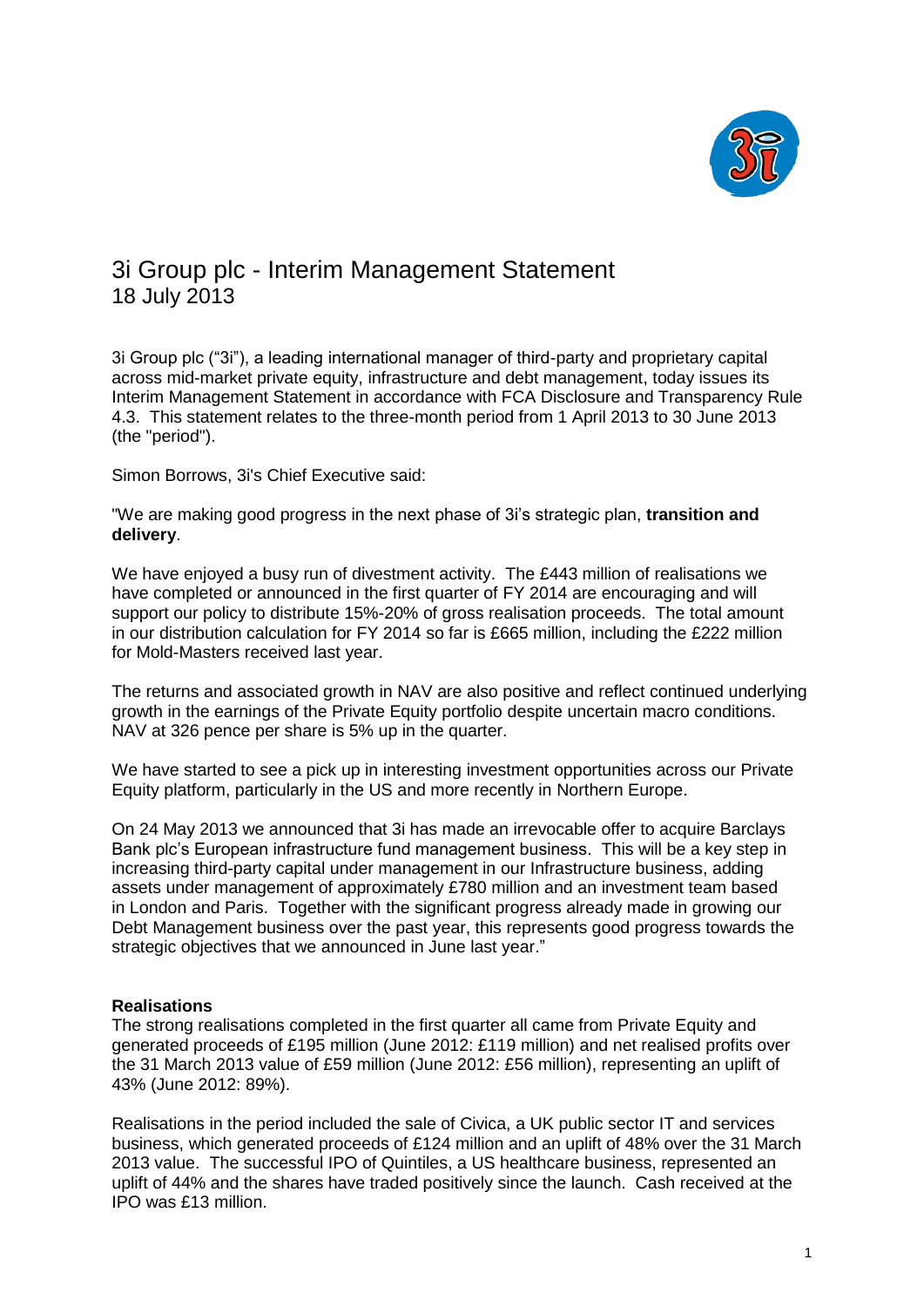The realisation proceeds in the period do not include those in respect of Xellia, the Nordic pharma business, Trescal, an inspection business based in France, and the sale of Hyperion, the UK insurer, all of which have now completed with proceeds of £143 million, £61 million and £44 million and uplifts over March valuations of 43%, 20% and 2% respectively. Xellia, Trescal and Hyperion were valued at £142 million, £61 million and £44 million respectively at 30 June 2013.

#### **Investments**

Cash investment from the Group's balance sheet was £47 million in the period. This primarily relates to investments made in the US and Europe in preparation for the launch of further CLO funds within our Debt Management business.

No new investments were made by the Private Equity business in the quarter. However, the pipeline of new investment opportunities has improved and a number of smaller follow-on investments were made to support the portfolio.

In June, 3i Infrastructure plc announced it had invested £62 million in Cross London Trains ("XLT") alongside Innisfree PFI Secondary Fund 2 LP and Siemens Project Ventures. XLT is the company established to finance and purchase Desiro City trains from Siemens plc and lease them to the operator of the Thameslink rail franchise.

#### **Portfolio**

The unaudited valuations of our Top 10 investments as at 30 June 2013 are shown in the table below. One investment is excluded due to commercial sensitivity. The investments detailed comprise 50% of the total portfolio by value.

| <b>Investment</b>                   | <b>Geography</b> | <b>Valuation</b><br><b>basis</b> | <b>Valuation</b><br><b>Mar-13</b><br>£m | <b>Valuation</b><br><b>Jun-13</b><br>£m |
|-------------------------------------|------------------|----------------------------------|-----------------------------------------|-----------------------------------------|
| 3i Infrastructure plc               | <b>UK</b>        | Quoted                           | £398m                                   | £403m                                   |
| Action                              | <b>Benelux</b>   | Earnings                         | £280m                                   | £301m                                   |
| <b>Quintiles</b>                    | <b>US</b>        | Quoted                           | £103m                                   | £145m                                   |
| <b>Xellia</b>                       | Norway           | <b>Sales</b>                     | £99m                                    | £142m                                   |
| <b>ACR</b>                          | Singapore        | Industry metric                  | £121m                                   | £118m                                   |
| <b>Element Materials Technology</b> | <b>Benelux</b>   | Earnings                         | £112m                                   | £117m                                   |
| Foster + Partners                   | UK.              | Other                            | £108m                                   | £108m                                   |
| <b>Hilite International</b>         | Germany          | Earnings                         | £107m                                   | £108m                                   |
| Mayborn                             | UK.              | Earnings                         | £97m                                    | £100m                                   |
| Mémora                              | Spain            | Earnings                         | £90m                                    | £82m                                    |

## **Top 10 Investments by value at 30 June 2013**

Solid earnings progression in a number of our larger assets was offset by a reduction in multiples. In addition, good unrealised value growth overall was supported by strong uplifts to sale and quoted value movements.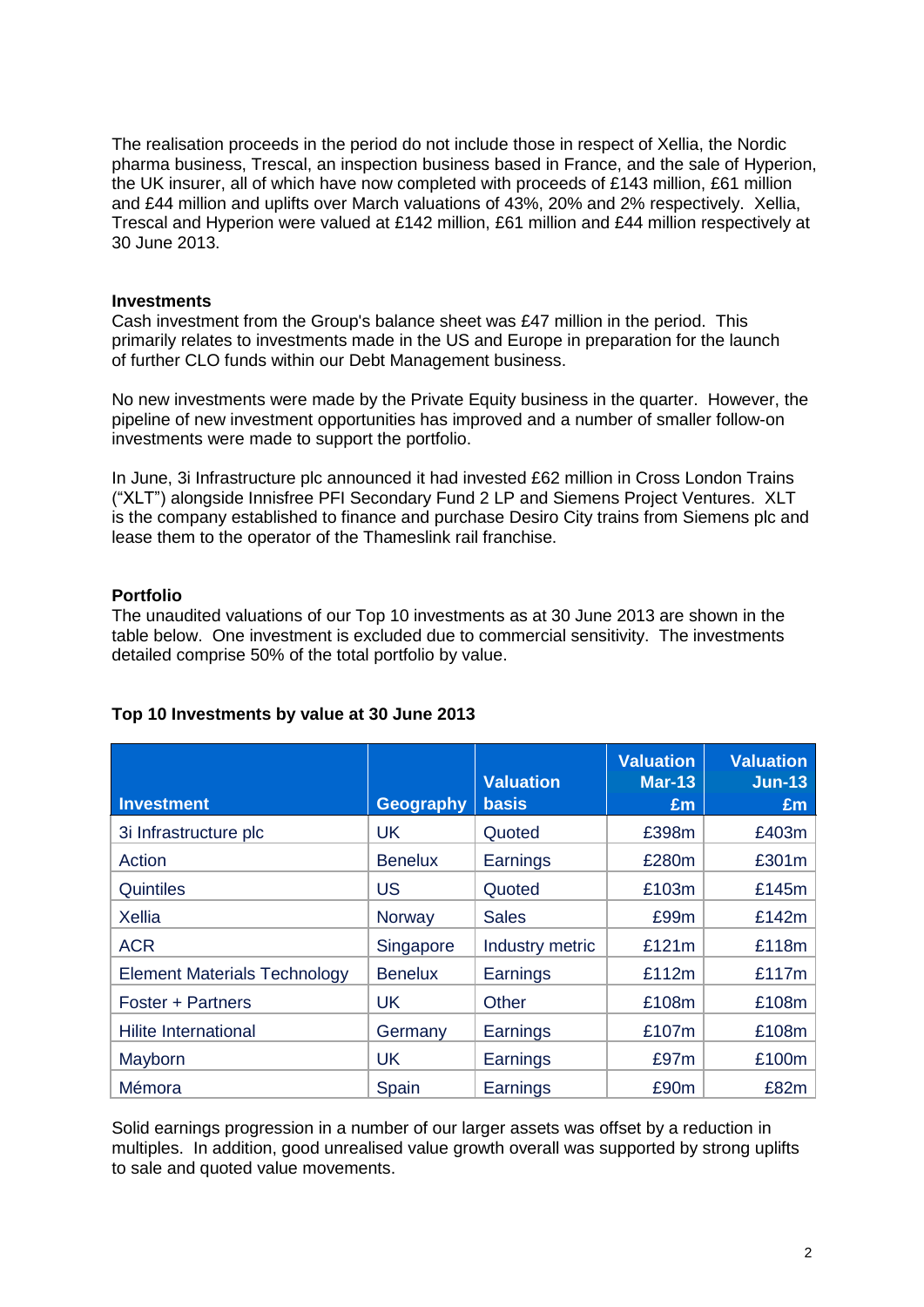The average EBITDA multiple used to value the Private Equity portfolio on an earnings basis was 8.1x before marketability discount (March 2013: 8.8x) and 7.2x after marketability discount (March 2013: 7.9x). The average multiple used remains below multiples observed in relevant sector and geographic public markets and the FTSE 250 (June 2013: 11.2x).

The valuations include uplifts to sale for realisations announced but not completed at 30 June 2013 totalling £61 million, primarily reflecting the Xellia disposal. Quoted assets, including value growth from the residual holding in Quintiles, increased in value by £59 million. The Indian portfolio continues to experience challenges in a tough macro environment, including a depreciating rupee, and recorded value reductions of £20 million in the period. No new provisions were made in the period.

#### **Returns**

The unaudited NAV as at 30 June 2013 was 326 pence per share (31 March 2013: 311 pence per share), or 321 pence after taking account of the proposed final dividend of 5.4 pence per share.

#### **Infrastructure**

On 24 May 2013, 3i announced an offer to acquire Barclays Infrastructure Funds Management Limited ("BIFM"), Barclays Bank plc's European infrastructure fund management business. BIFM has assets under management of approximately £780 million and an investment team based in London and Paris. The proposed transaction is subject to the completion of an employee information and consultation process, as well as other regulatory conditions.

## **Balance sheet**

The Group's balance sheet remains in a strong position with low gearing and a high level of liquidity.

Gross debt as at 30 June 2013 was £913 million compared to £1,081 million at 31 March 2013, following the £164 million repayment of drawings under the 2014 revolving credit facility.

Net debt decreased to £227 million (31 March 2013: £335 million), as net divestment exceeded operating and interest costs. Consequently, gearing also decreased to 7% (31 March 2013: 11%).

Liquidity was £1.2 billion (31 March 2013: £1.1 billion), comprising £686 million cash and cash deposits and £500 million undrawn committed facilities.

## **Shareholder distributions**

The Company is holding its Annual General Meeting later today. The Board has proposed, a final dividend of 5.4 pence per share, giving rise to a cash payment of approximately £51 million in July 2013 and a full year dividend of 8.1 pence per share. The reduction in NAV relating to this proposed dividend is not reflected in the 30 June 2013 NAV disclosed above of 326 pence per share.

In May 2012, the Board announced a strengthened distribution policy in order to give shareholders a direct share in the success of the Group's realisation activities. Under this policy, the aggregate distribution to shareholders, including the annual base dividend, will be at least 15% and up to 20% of gross cash realisations, provided that gross debt is less than £1 billion and gearing is less than 20%. These conditions have now been satisfied and the